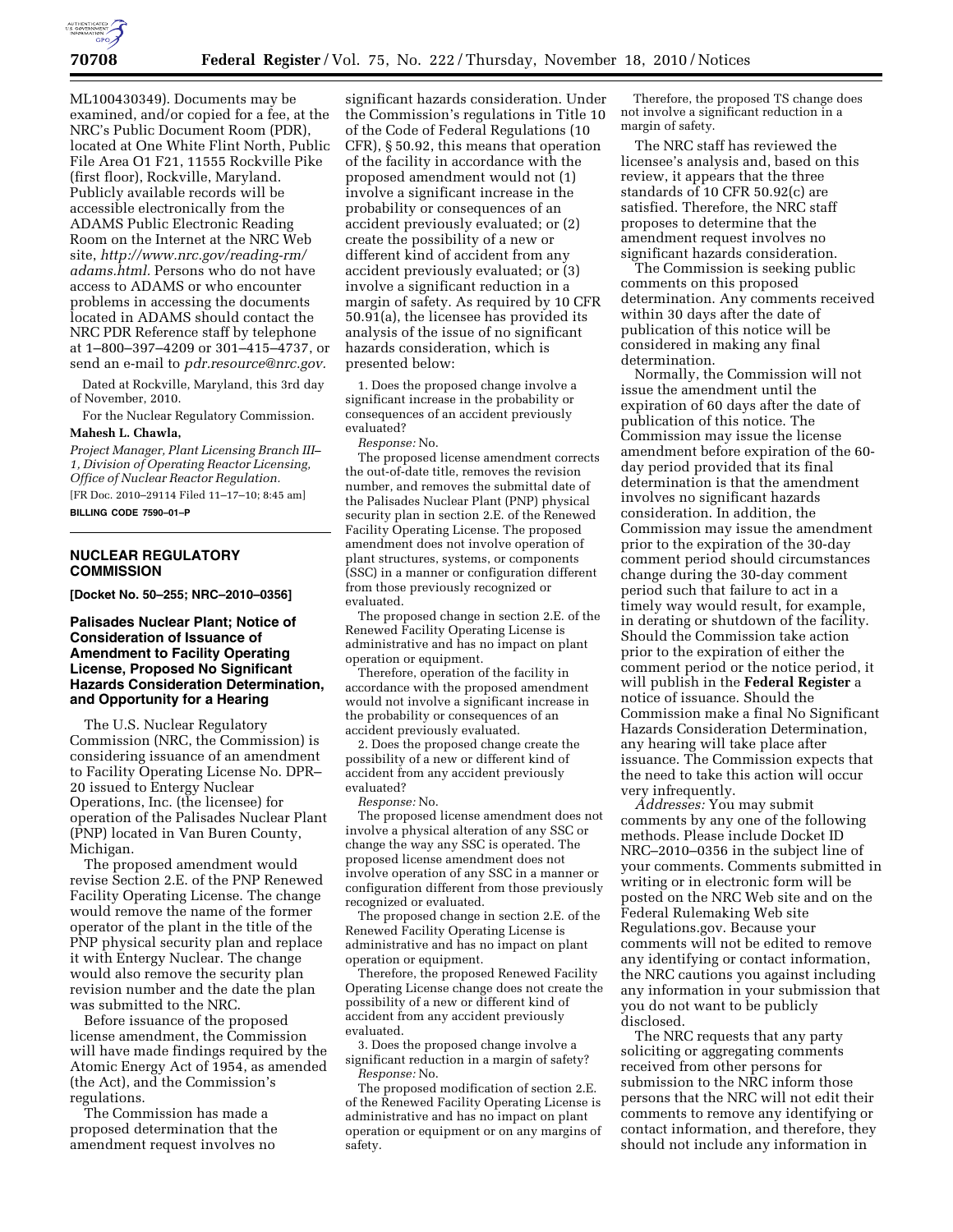their comments that they do not want publicly disclosed.

*Federal Rulemaking Web site:* Go to *<http://www.regulations.gov>* and search for documents filed under Docket ID NRC–2010–0356. Address questions about NRC dockets to Carol Gallagher, telephone: 301–492–3668, e-mail: *[Carol.Gallagher@nrc.gov.](mailto:Carol.Gallagher@nrc.gov)* 

*Mail comments to:* Cindy Bladey, Chief, Rules, Announcements and Directives Branch (RADB), Division of Administrative Services, Office of Administration, Mail Stop: TWB–05– B01M, U.S. Nuclear Regulatory Commission, Washington, DC 20555– 0001, or by fax to RADB at 301–492– 3446.

You can access publicly available documents related to this notice using the following methods:

*NRC's Public Document Room (PDR):*  The public may examine and have copied for a fee publicly available documents at the NRC's PDR, Room O1 F21, One White Flint North, 11555 Rockville Pike, Rockville, Maryland.

*NRC's Agencywide Documents Access and Management System (ADAMS):*  Publicly available documents created or received at the NRC are available electronically at the NRC's Electronic Reading Room at *[http://www.nrc.gov/](http://www.nrc.gov/reading-rm/adams.html)  [reading-rm/adams.html.](http://www.nrc.gov/reading-rm/adams.html)* From this page, the public can gain entry into ADAMS, which provides text and image files of NRC's public documents. If you do not have access to ADAMS or if there are problems in accessing the documents located in ADAMS, contact the NRC's PDR reference staff at 1–800–397–4209, 301–415–4737, or by e-mail to *[pdr.resource@nrc.gov.](mailto:pdr.resource@nrc.gov)* 

Within 60 days after the date of publication of this notice, any person(s) whose interest may be affected by this action may file a request for a hearing and a petition to intervene with respect to issuance of the amendment to the subject facility operating license. Requests for a hearing and a petition for leave to intervene shall be filed in accordance with the Commission's ''Rules of Practice for Domestic Licensing Proceedings'' in 10 CFR Part 2. Interested person(s) should consult a current copy of 10 CFR 2.309, which is available at the Commission's PDR, located at One White Flint North, Public File Area O1F21, 11555 Rockville Pike (first floor), Rockville, Maryland. Publicly available records will be accessible from the Agencywide Documents Access and Management System's (ADAMS) Public Electronic Reading Room on the Internet at the NRC Web site, *[http://www.nrc.gov/](http://www.nrc.gov/reading-rm/doc-collections/cfr/) [reading-rm/doc-collections/cfr/.](http://www.nrc.gov/reading-rm/doc-collections/cfr/)* If a request for a hearing or petition for

leave to intervene is filed by the above date, the Commission or a presiding officer designated by the Commission or by the Chief Administrative Judge of the Atomic Safety and Licensing Board Panel, will rule on the request and/or petition; and the Secretary or the Chief Administrative Judge of the Atomic Safety and Licensing Board will issue a notice of a hearing or an appropriate order.

As required by 10 CFR 2.309, a petition for leave to intervene shall set forth with particularity the interest of the petitioner in the proceeding, and how that interest may be affected by the results of the proceeding. The petition should specifically explain the reasons why intervention should be permitted with particular reference to the following general requirements: (1) The name, address and telephone number of the requestor or petitioner; (2) the nature of the requestor's/petitioner's right under the Act to be made a party to the proceeding; (3) the nature and extent of the requestor's/petitioner's property, financial, or other interest in the proceeding; and (4) the possible effect of any decision or order which may be entered in the proceeding on the requestor's/petitioner's interest. The petition must also identify the specific contentions which the requestor/ petitioner seeks to have litigated at the proceeding.

Each contention must consist of a specific statement of the issue of law or fact to be raised or controverted. In addition, the requestor/petitioner shall provide a brief explanation of the bases for the contention and a concise statement of the alleged facts or expert opinion which support the contention and on which the petitioner intends to rely in proving the contention at the hearing. The requestor/petitioner must also provide references to those specific sources and documents of which the petitioner is aware and on which the petitioner intends to rely to establish those facts or expert opinion. The petition must include sufficient information to show that a genuine dispute exists with the applicant on a material issue of law or fact. Contentions shall be limited to matters within the scope of the amendment under consideration. The contention must be one which, if proven, would entitle the petitioner to relief. A requestor/petitioner who fails to satisfy these requirements with respect to at least one contention will not be permitted to participate as a party.

Those permitted to intervene become parties to the proceeding, subject to any limitations in the order granting leave to intervene, and have the opportunity to

participate fully in the conduct of the hearing.

If a hearing is requested, the Commission will make a final determination on the issue of no significant hazards consideration. The final determination will serve to decide when the hearing is held. If the final determination is that the amendment request involves no significant hazards consideration, the Commission may issue the amendment and make it immediately effective, notwithstanding the request for a hearing. Any hearing held would take place after issuance of the amendment. If the final determination is that the amendment request involves a significant hazards consideration, any hearing held would take place before the issuance of any amendment.

All documents filed in NRC adjudicatory proceedings, including a request for hearing, a petition for leave to intervene, any motion or other document filed in the proceeding prior to the submission of a request for hearing or petition to intervene, and documents filed by interested governmental entities participating under 10 CFR 2.315(c), must be filed in accordance with the NRC E-Filing rule (72 FR 49139, August 28, 2007). The E-Filing process requires participants to submit and serve all adjudicatory documents over the Internet, or in some cases to mail copies on electronic storage media. Participants may not submit paper copies of their filings unless they seek an exemption in accordance with the procedures described below.

To comply with the procedural requirements of E-Filing, at least ten (10) days prior to the filing deadline, the participant should contact the Office of the Secretary by e-mail at *[hearing.docket@nrc.gov,](mailto:hearing.docket@nrc.gov)* or by telephone at (301) 415–1677, to request (1) a digital ID certificate, which allows the participant (or its counsel or representative) to digitally sign documents and access the E-Submittal server for any proceeding in which it is participating; and (2) advise the Secretary that the participant will be submitting a request or petition for hearing (even in instances in which the participant, or its counsel or representative, already holds an NRCissued digital ID certificate). Based upon this information, the Secretary will establish an electronic docket for the hearing in this proceeding if the Secretary has not already established an electronic docket.

Information about applying for a digital ID certificate is available on NRC's public Web site at *http://*